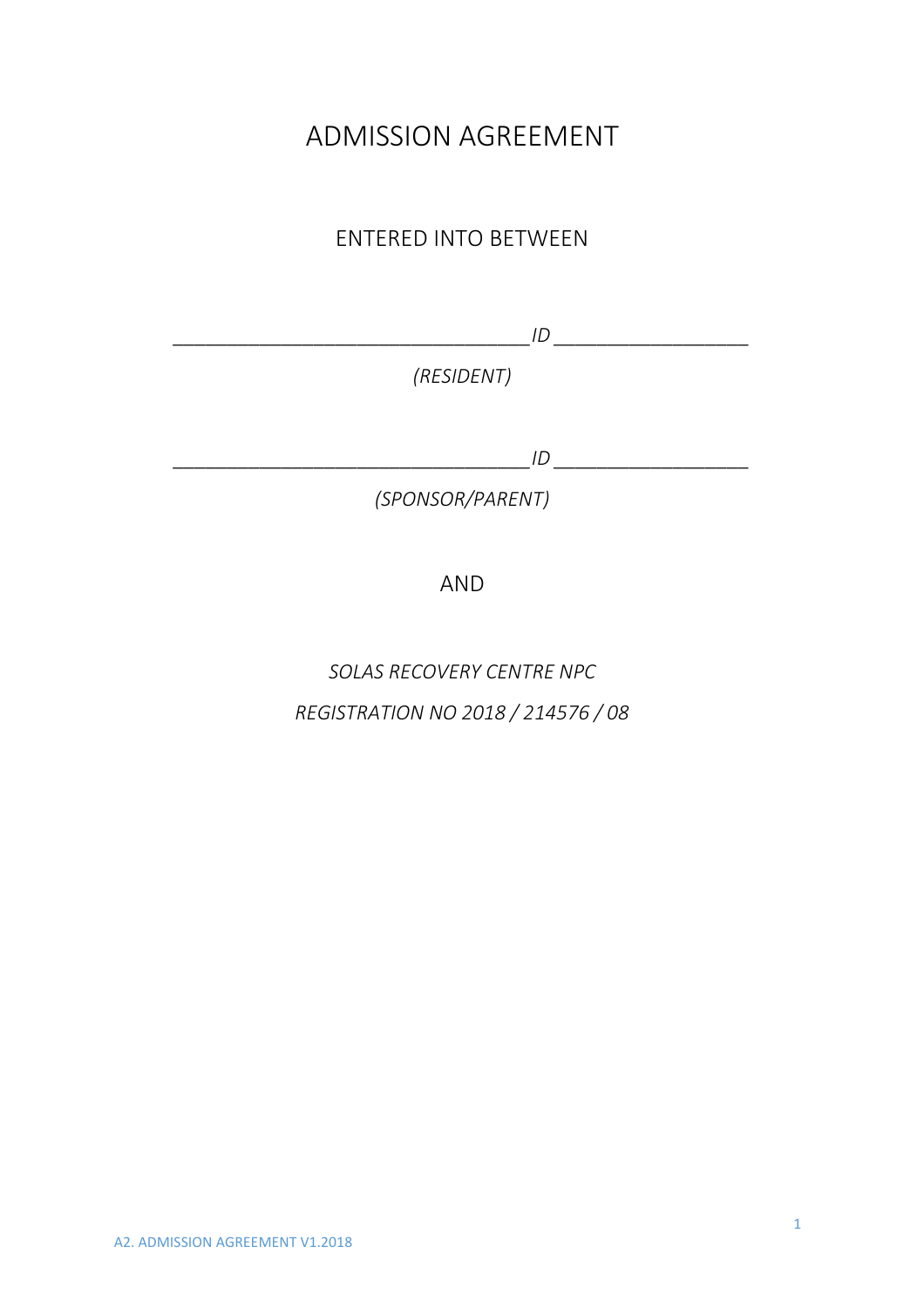The Resident and the Sponsor agree and acknowledge that:

- The resident is willingly entering into the Centres' programme
- Solas Recovery Centre does not conduct any detoxification services. Any detoxification required must be completed prior to admission to the Centre
- The minimum period of the Resident's treatment programme at the Centre will be 6 months commencing on the date of admission.
- The period of the programme may be extended for such longer period as may be desirable for the Resident's rehabilitation as agreed between the Centre, the Resident and the Sponsor

#### Programme format and activities include:

- Individual Counselling
- Spiritual Guidance & Prayer
- Group sessions & Classes
- Daily Duties & Responsibilities
- Life Skills development
- Physical Fitness / Activities
- Relapse Prevention
- Heart of Addiction Classes / Activities
- Biblical Teaching / Classes
- Community Service & charity events
- Recreational Activities
- EWG Camps (Encounter with God)
- Family relationship restoration

#### **Rights**

The Resident acknowledges that he/she is aware that the fundamental rights of people with substance use/abuse/dependence disorders are identical to those of other citizens and that such rights include:

- HEALTH RIGHTS
- 1. The right to dignified and humane treatment and care
- 2. The right to privacy and confidentiality
- 3. The right to protection from psychological, physical and verbal abuse
- 4. The right to have access to treatment services
- 5. The right to effective communication in a language and manner that patients/clients understand
- 6. The right to reasonable expectations in terms of the range of services offered and the quality of care provided
- 7. The right to adequate information about his/her clinical and treatment status, and the range and options of treatments available
- 8. The right to prompt assistance especially in emergency situations
- 9. The right to safe treatment environments and adequate water, sanitation and waste disposal
- 10. Exercise choices and guide treatment through informed consent
- **CONSTITUTIONAL RIGHTS**
- 1. Equality
- $\checkmark$  Everyone is equal before the law and has the right to equal protection and benefit of the law;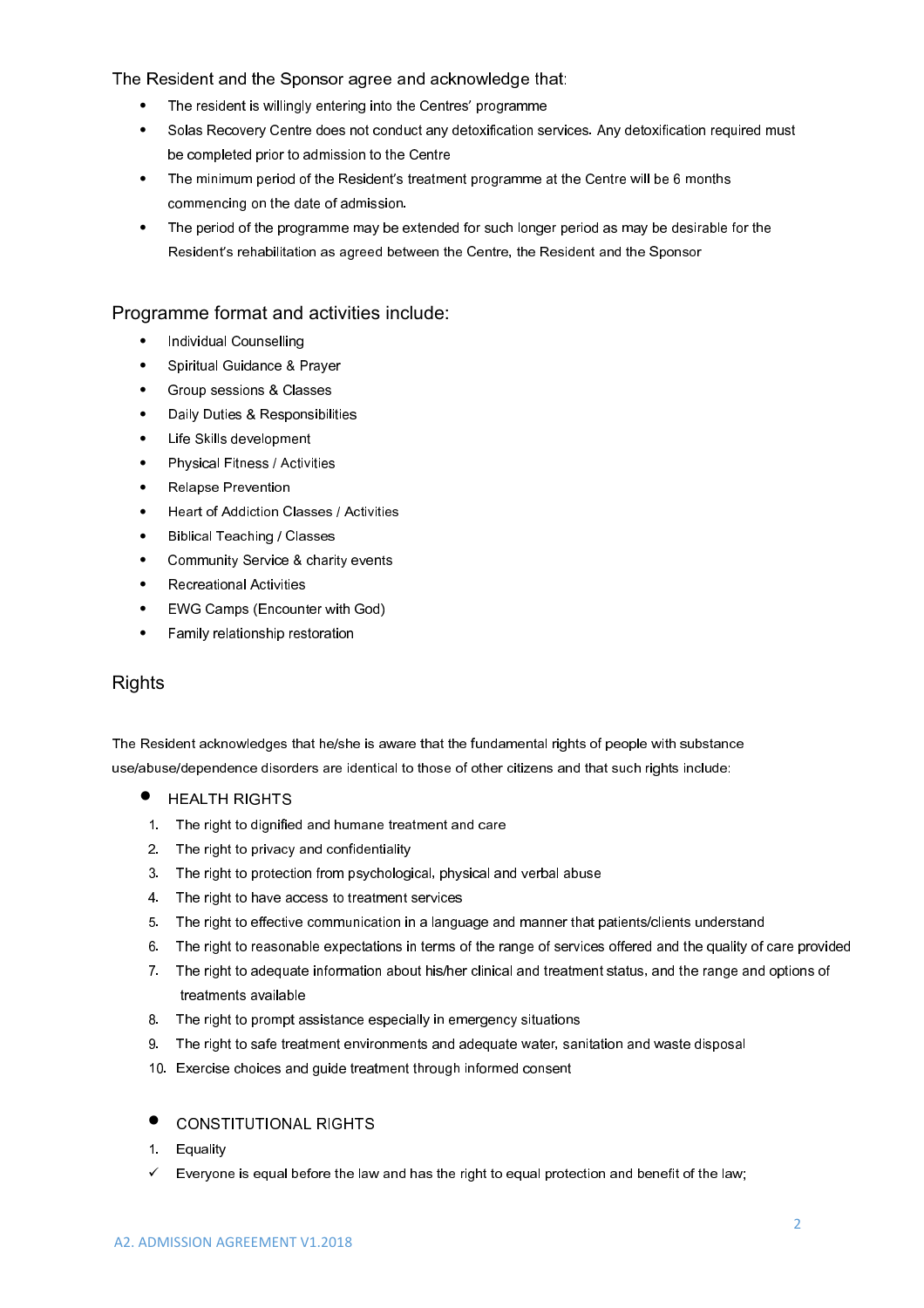- $\checkmark$  Equality includes the full and equal enjoyment of all rights and freedoms;
- $\checkmark$  No person may unfairly discriminate directly or indirectly against anyone.
- 2. Human dignity
- $\checkmark$  Everyone has inherent dignity and the right to have their dignity respected and protected.
- 3. Life
- $\checkmark$  Everyone has the right to life.
- 4. Freedom and security of the person. Everyone has the right to freedom and security of the person, which includes the right:
	- $\checkmark$  not to be deprived of freedom arbitrarily or without just cause;
		- $\checkmark$  not to be tortured in any way;
		- $\checkmark$  to be free from all forms of violence from either public or private sources;
		- $\checkmark$  not to be treated or punished in a cruel, inhuman or degrading way.
- 5. .Environment
- $\checkmark$  Everyone has the right to an environment that is not harmful to their health or well-being.
- 6. Health care, food, water and social security
- $\checkmark$  Everyone has the right to have access to:
	- health care services;
	- **EXECUTE:** sufficient food and water:
	- social security, including, if they are unable to support themselves and their dependents, appropriate social assistance.

#### $\bullet$  CONSUMER PROTECTION RIGHTS

- 1. A supplier of services (such as the Centre) may not enter into an agreement with a consumer (such as the Resident and the Sponsor) on terms that are unfair, unreasonable or unjust and a supplier may not require a consumer to waive any rights or to waive any liability of the supplier on terms that are unfair, unreasonable or unjust.
- 2. Any provision of a consumer agreement (such as this Admission Agreement) that limits the risk or liability of the supplier or requires the consumer to indemnify the supplier for any cause or requires the consumer to acknowledge any fact must be drawn to the attention of the consumer.
- 3. The provisions of a consumer agreement must be written in plain and understandable language.
- 4. The consumer must be given adequate opportunity to comprehend the provisions of a consumer agreement.
- 5. The consumer is entitled to receive a free copy of the consumer agreement.
- 6. A supplier may not make a term of a consumer agreement the purpose of which is to mislead or deceive a consumer or which limits or exempts the supplier from liability for any loss attributable to the gross negligence of the supplier.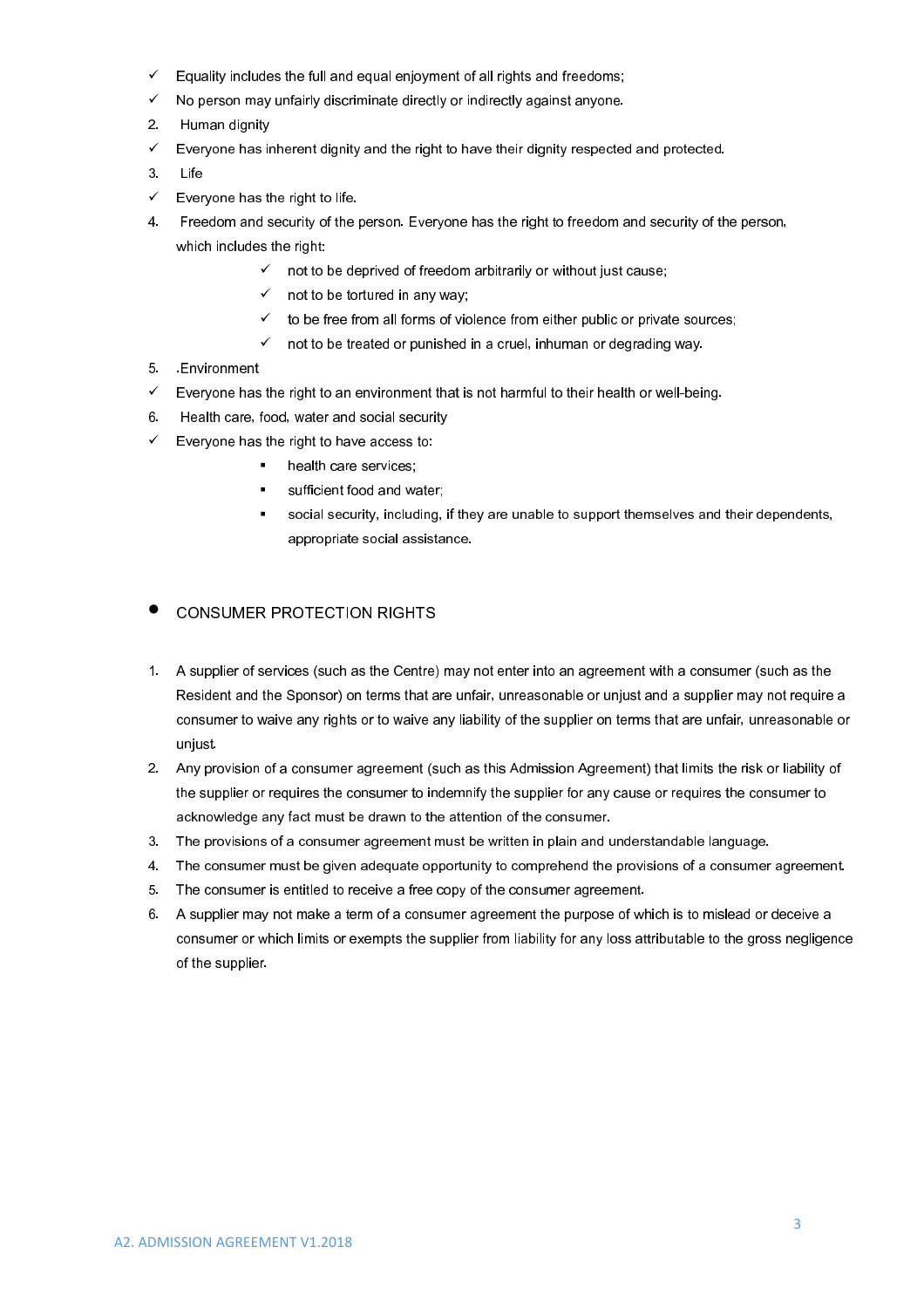## **Confidentiality**

- $\checkmark$  The Resident understands and accepts that all private and confidential information, assessments, evaluations and any other reports and personal information concerning the Resident will be handled by the Centre in a respectful and confidential manner and will not be made accessible or available to any other person without the Resident's prior written approval or unless the Centre is obliged to divulge such information to any competent authority by law.
- $\checkmark$  The Resident authorizes the Centre to share all information pertaining to the Resident's recovery with the therapeutic team comprised of medical staff, counselling staff, management and medical and other professional practitioners
- $\checkmark$  The Resident agrees not to release any information pertaining to any other Resident of the Centre to any person not involved the Centre's therapeutic team, both during treatment and subsequent to discharge from the Centre.
- $\checkmark$  The Resident agrees that his/her recovery file remains the confidential property of the Centre until the Resident
- $\checkmark$  has successfully completed the treatment programme.

### Medical and other Professional Practitioners

The Resident and the Sponsor acknowledge that:

- $\checkmark$  any medical practitioner (which, for the purposes of this agreement, includes but is not limited to a medical doctor, psychia psychologist, clinical psychologist, dietician, physiotherapist, dentist, and chiropractor) with whom the Resident may consult during the treatment programme is not an employee or agent of the Centre but acts in his or her capacity as an independent professional;
- $\checkmark$  any consultation by the Resident with any such professional practitioner at the Centre and any advice and treatment given by such professional practitioner to the Resident will be on a normal professional and patient basis independent the Centre;
- $\checkmark$  medical and other professional practitioners at the Centre have been invited by the Centre to offer their professional servi Residents and they do so independently in their professional capacity;
- $\checkmark$  the Centre is not in any way liable for any advice or treatment given by such professional practitioners to the Resident or  $\checkmark$ conduct on the part of such professional practitioners.